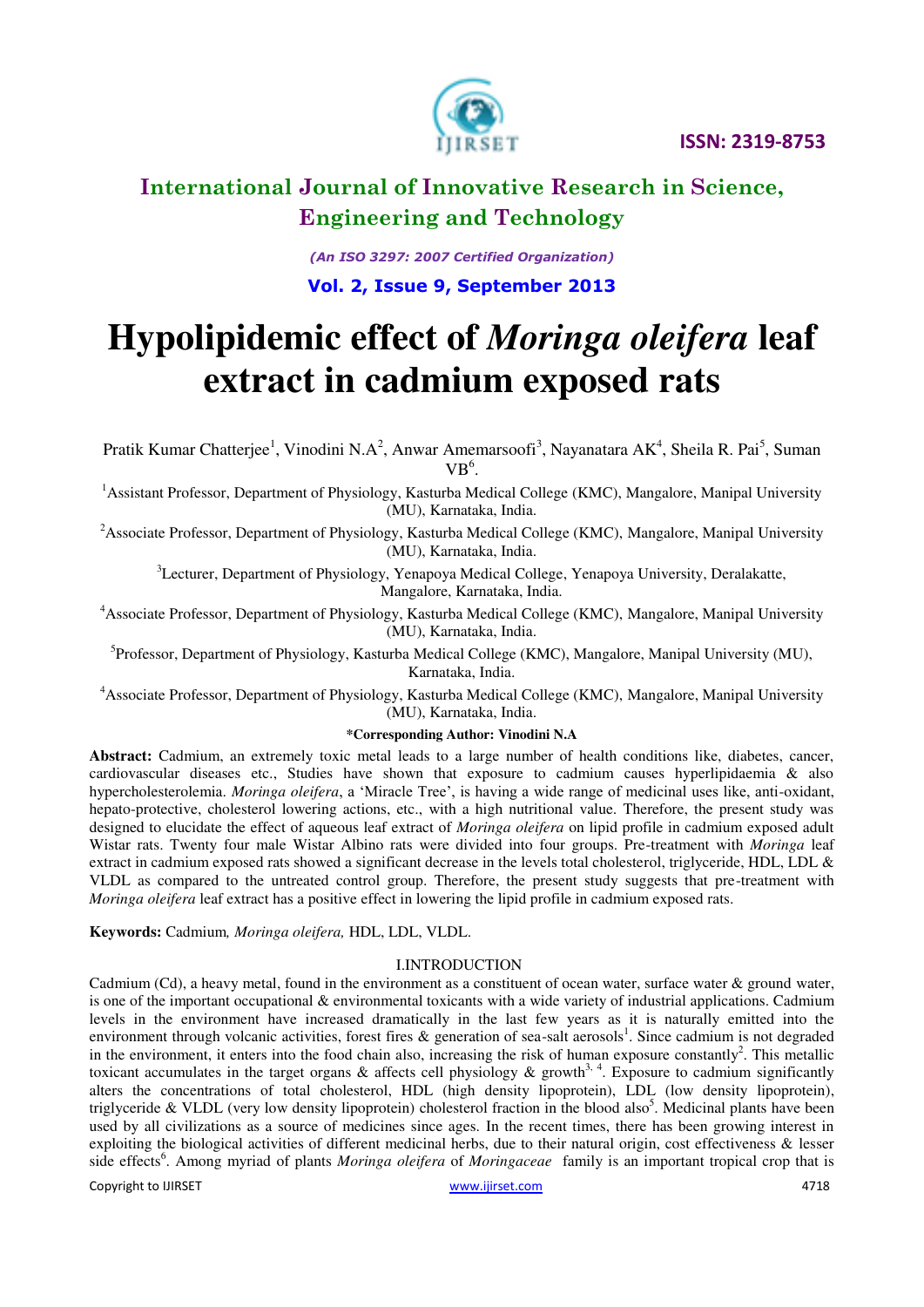

## **International Journal of Innovative Research in Science, Engineering and Technology**

*(An ISO 3297: 2007 Certified Organization)* 

### **Vol. 2, Issue 9, September 2013**

used by humans as food, medicine  $\&$  in oil production. It is a highly valued plant reported to have various biological activities<sup>7</sup>.

#### *A. Review of literature*

Anthropogenically, cadmium enters into the environment by non-ferrous mining  $\&$  refining processes, manufacture  $\&$ application of phosphate fertilizers, fossil fuel combustion, production  $\&$  use of nickel-cadmium batteries, etc.,  $8, 9$ . Cadmium induces disorders in the humoral & cellular immune responses<sup>10, 11, 12</sup>. Studies have shown that a positive correlation exists between environmental & occupational exposure to this toxic heavy metal with cardiovascular disease mortality<sup>13, 14</sup>. Cadmium exposure causes a dose-dependent increase in the plasma triglyceride levels with increased concentrations of LDL & VLDL cholesterol fractions which might be due to cadmium-induced oxidative stress leading to a high level of hydroperoxides (LOOH), low paraoxonase activity, etc., So, the toxicity of cadmium causes disruption of the lipid metabolism in addition to perturbation of the pro-inflammatory cytokine levels<sup>5.</sup> A triglyceride (triacylglycerol/TAG/triacylglyceride) is an [ester](http://en.wikipedia.org/wiki/Ester) derived from [glycerol](http://en.wikipedia.org/wiki/Glycerol) & three [fatty acids](http://en.wikipedia.org/wiki/Fatty_acids)<sup>15</sup>. Elevated levels of triglycerides are associated with [atherosclerosis](http://en.wikipedia.org/wiki/Atherosclerosis) & often predispose to [cardiovascular disease.](http://en.wikipedia.org/wiki/Cardiovascular_disease) It is also seen that hypertriglyceridemia by itself is usually symptomless but may be associated with [xanthomas](http://en.wikipedia.org/wiki/Xanthoma)<sup>16</sup>. LDL particles are often termed as bad cholesterol because they have been linked to atheroma formation whereas high concentrations of HDL are often referred to as good cholesterol, as it can remove cholesterol from cells & atheroma & hence can offer protection<sup>17</sup>. So, elevated levels of the LDL & VLDL fractions of cholesterol can also be referred to as atherogenic (prone to cause atherosclerosis)<sup>18</sup>. From time immemorial man was dependent on plants for medicine as plants are said to be as old as mankind itself. The plant kingdom also serves as a rich source of organic compounds, many of which have been used for medicinal purposes<sup>19</sup>. *Moringa oleifera* is one such tree which is used for various purposes like, medicinal, cooking, oils, cosmetics, etc.,<sup>19</sup> Extracts from different parts of this plant have shown radical scavenging  $\&$ antioxidant properties<sup>19</sup>. It has also been reported that the leaves possess hypo-cholesterolemic activity & hypolipidemic effects as it is found to lower serum cholesterol, triglyceride, VLDL & LDL cholesterol levels with an increase in the HDL cholesterol levels<sup>19</sup>. But, the effects of *Moringa oleifera* leaves against cadmium induced alterations in the lipid profile in rats have not yet been studied.

Therefore, the present study was carried out to determine the effect of aqueous leaf extract of *Moringa oleifera* on lipid profile in cadmium exposed adult Wistar rats.

#### II.MATERIALS&METHODS

All the experimental procedures & maintenance of the animals were confined to the strict guidelines of the Institutional Ethics Committee  $\&$  to that of Federal laws for the use of animals, in the experiment. The study was conducted in the year (2011-2012). Biochemical assay was carried out with the chemicals which were obtained from Durga Laboratories, Mangalore, Karnataka, India.

#### *A. Plant materials*

Samples of the leaves of the plant *Moringa oleifera* were collected from the plantations in Mangalore, Karnataka, India. They were also identified first & then authenticated by a plant taxonomist.

#### *B. Preparation of extract*

A thorough cleaning of the leaves of the plant was done followed by drying in the room temperature & crushing it into coarse powder. About 20 g of powder was taken & soaked separately in 100 ml of water & chloroform by keeping it in a Shaker for 3 days. It was filtered through cheese cloth & reduced to  $10\%$  of its original volume (organic solvent). The filtrate was then concentrated in vacuum using a rotary evaporator. The aqueous extract was dried using water bath. The whole process of extract preparation was carried out in Yenepoya Medical College, Yenepoya University, Mangalore, Karnataka, India<sup>20</sup>.

Copyright to IJIRSET www.ijirset.com 4719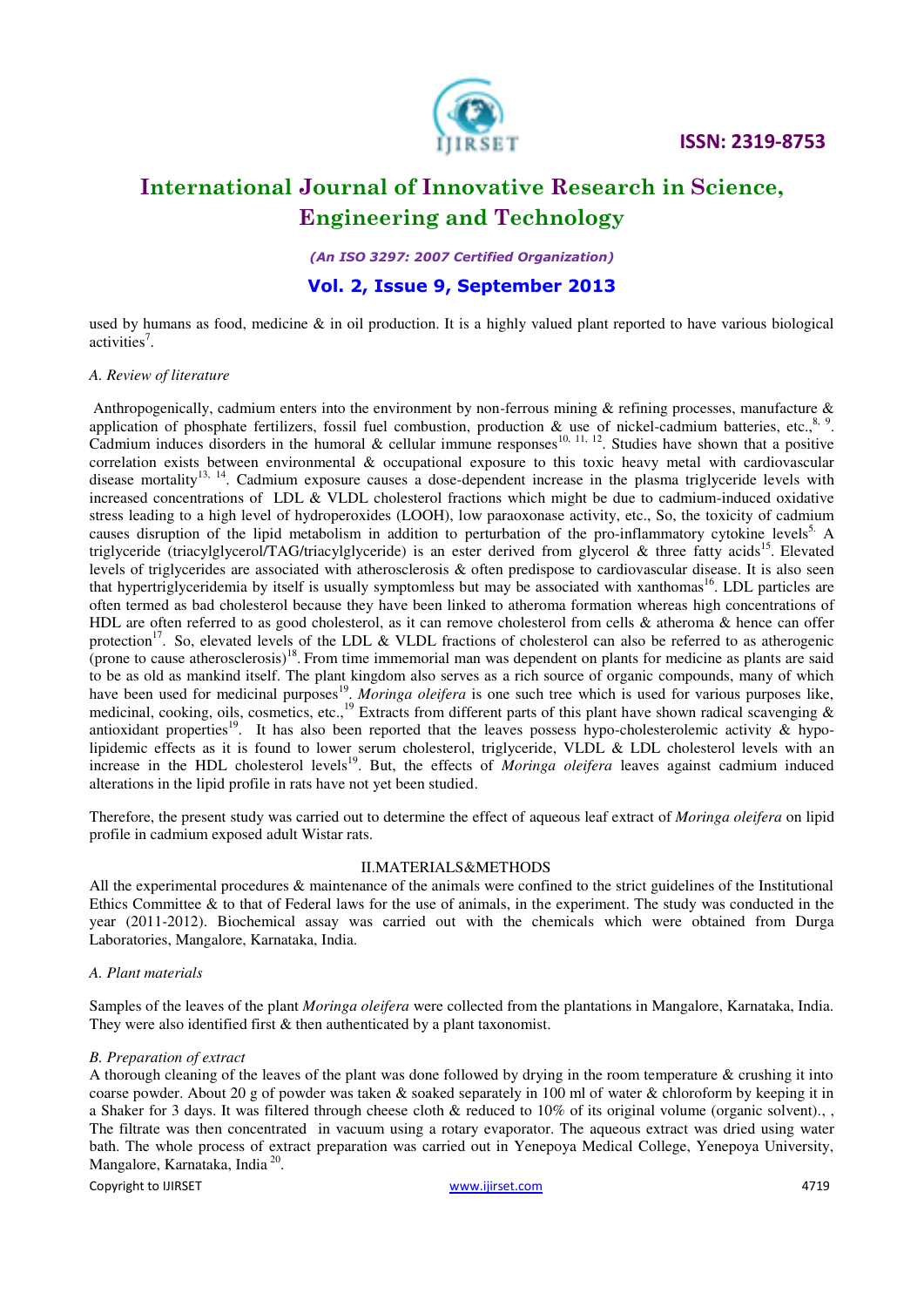

## **International Journal of Innovative Research in Science, Engineering and Technology**

*(An ISO 3297: 2007 Certified Organization)* 

## **Vol. 2, Issue 9, September 2013**

#### *C. Experimental animals*

Adult male *Wistar Albino* rats of were taken into the study. The duration of the study was for ten days. These animals of (180-200) g weight were obtained from the animal house of Kasturba Medical College (KMC), Manipal University (MU), Mangalore, Karnataka, India. The ethical approval was taken from the Institutional Animal Ethical Committee (IAEC). The Institutional Experimental Animal Laboratory was used for housing these experimental animals. They were also having free access to food (standard diet) & water.

#### *D. Experimental design*

Aqueous leaf extract of *Moringa oleifera* was used. A total of twenty four (24) adult male Wistar Albino rats of (180- 200) g were taken & they were then broadly divided into four (4) groups. Each group consisted of six (6) animals, as follows:

Group i - control group, received normal saline only.

- Group ii experimental control group, pre-treated (oral) with *Moringa oleifera* leaf extract, (100 mg/kg/bw) for 10 days.
- Group iii received a single oral dose of cadmium chloride (10 mg/kg/bw).
- Group iv pre treated with *M. oleifera* leaf extract (100 mg/kg/bw) for 10 days, followed by cadmium chloride (10 mg/kg/bw) given orally for one day.

#### *E. Biochemical estimation*

2 ml of blood was collected directly via cardiac puncture, under aseptic precautions using 23 G needles. Plasma concentrations of total cholesterol, triglycerides, HDL, LDL & VLDL cholesterol fractions were measured by using standard methods with commercially available kits<sup>5</sup>.

#### *F. Statistical analysis*

The data were expressed as means ±SD from 6 animals per group. Statistical significance was calculated by using the student 't' test with a p value < 0.05 taken as significant.

#### III. RESULT

Figure 1 shows the changes in the total cholesterol levels on treatment with aqueous leaf extract of *Moringa oleifera*  prior to cadmium exposure. It is evident that, the total cholesterol



Gr.i vs Gr.iii \*\*\*p=0.0009, Gr.ii vs Gr.iii\*\*p=0.0006, Gr.iii vs Gr.iv\* p=0.0004

Gr.i vs Gr.ii, Gr.iv & Gr.ii vs Gr.iii - NS.

#### Copyright to IJIRSET www.ijirset.com 4720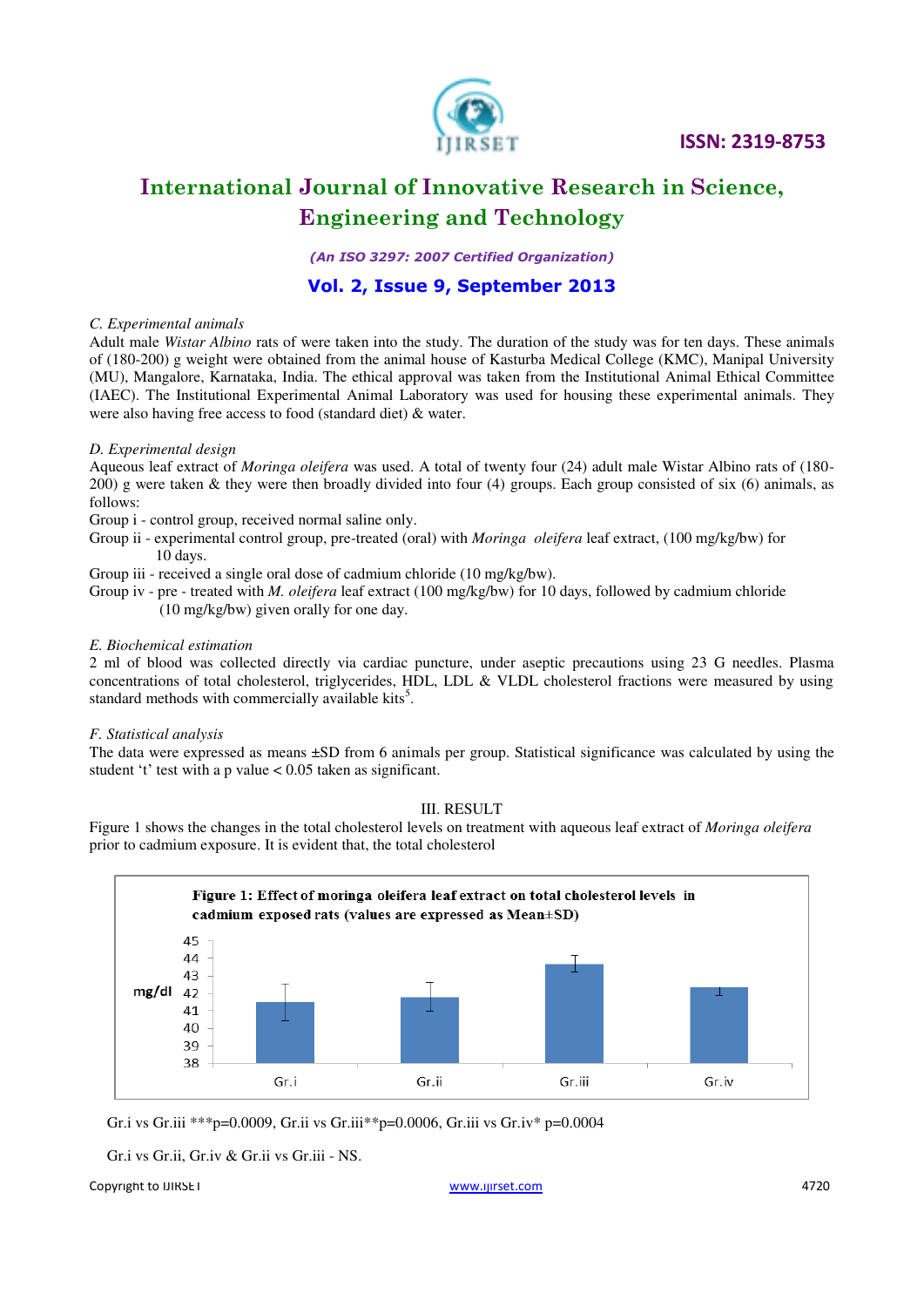

## **International Journal of Innovative Research in Science, Engineering and Technology**

*(An ISO 3297: 2007 Certified Organization)* 

## **Vol. 2, Issue 9, September 2013**

level was significantly increased in the cadmium alone treated group in comparison to normal control & experimental control. However, a significant decrease was seen in group iv, where the animals had undergone prior treatment with aqueous leaf extract of *Moringa oleifera* prior to cadmium exposure when compared to group iii. But the total cholesterol level did not show any significant difference between group i, ii & iv. The effects of *Moringa oleifera* leaf aqueous extract on triglyceride, HDL & LDL cholesterol levels in cadmium induced adult Wistar Albino rats are depicted in Table 1. A significant increase ( $p$ < 0.0001) in the levels of triglyceride & LDL cholesterol & decrease ( $p$ < 0.0001) in the HDL cholesterol levels were observed in group iii when compared to group i  $\&$  group ii respectively. Opposite effects, i.e., a significant decrease ( $p$ < 0.0001) in the triglyceride & LDL cholesterol levels & increase ( $p$ < 0.0001) in the HDL cholesterol levels were seen when group iii was being compared to group iv.

#### **Table 1: Effect of aqueous leaf extract of** *Moringa oleifera* **on triglyceride, HDL & LDL cholesterol levels in cadmium induced Albino Wistar rats (values are expressed as Mean ± SD)**

| Groups | Number  | Triglyceride         | <b>HDL</b>           | <b>LDL</b>           |
|--------|---------|----------------------|----------------------|----------------------|
|        | of      | (mg/dl)              | (mg/dl)              | (mg/dl)              |
|        | animals |                      |                      |                      |
|        | (n)     |                      |                      |                      |
|        |         | $18.21 \pm 0.43$     | $21.07 \pm 0.55$     | $9.50 \pm 0.23$      |
| ii     |         | $18.22 \pm 0.48$     | $20.94 \pm 0.29$     | $9.32 \pm 0.19$      |
| iii    | b       | $20.84 \pm 0.39$ *** | $19.41 \pm 0.33$ *** | $10.69 \pm 0.16$ *** |
| 1V     |         | $18.20 \pm 0.15$     | $20.66 \pm 0.29$     | $9.40 \pm 0.09$      |

Triglyceride, HDL, LDL: Gr.i vs Gr.iii, Gr.ii vs Gr.iii, Gr.iii vs Gr.iv -\*\*\*p< 0.0001,

Gr.i vs Gr.ii, Gr.iv, Gr.ii vs Gr.iv - NS.

But, there were no significant changes in the triglyceride, HDL & LDL cholesterol levels when group i was being compared to group ii & group iv & between group ii & group iv.

The concentrations of VLDL as observed in Figure 2, showed significant differences among



Gr.ii vs Gr.iii \*\*\*p<0.0001, Gr.iii vs Gr.iv \*\* p=0.0004, Gr.i vs Gr.iii\*\* p=0.01

Copyright to IJIRSET www.ijirset.com 4721 Gr.i vs Gr.ii & Gr.iv & Gr.ii vs Gr.iv - NS.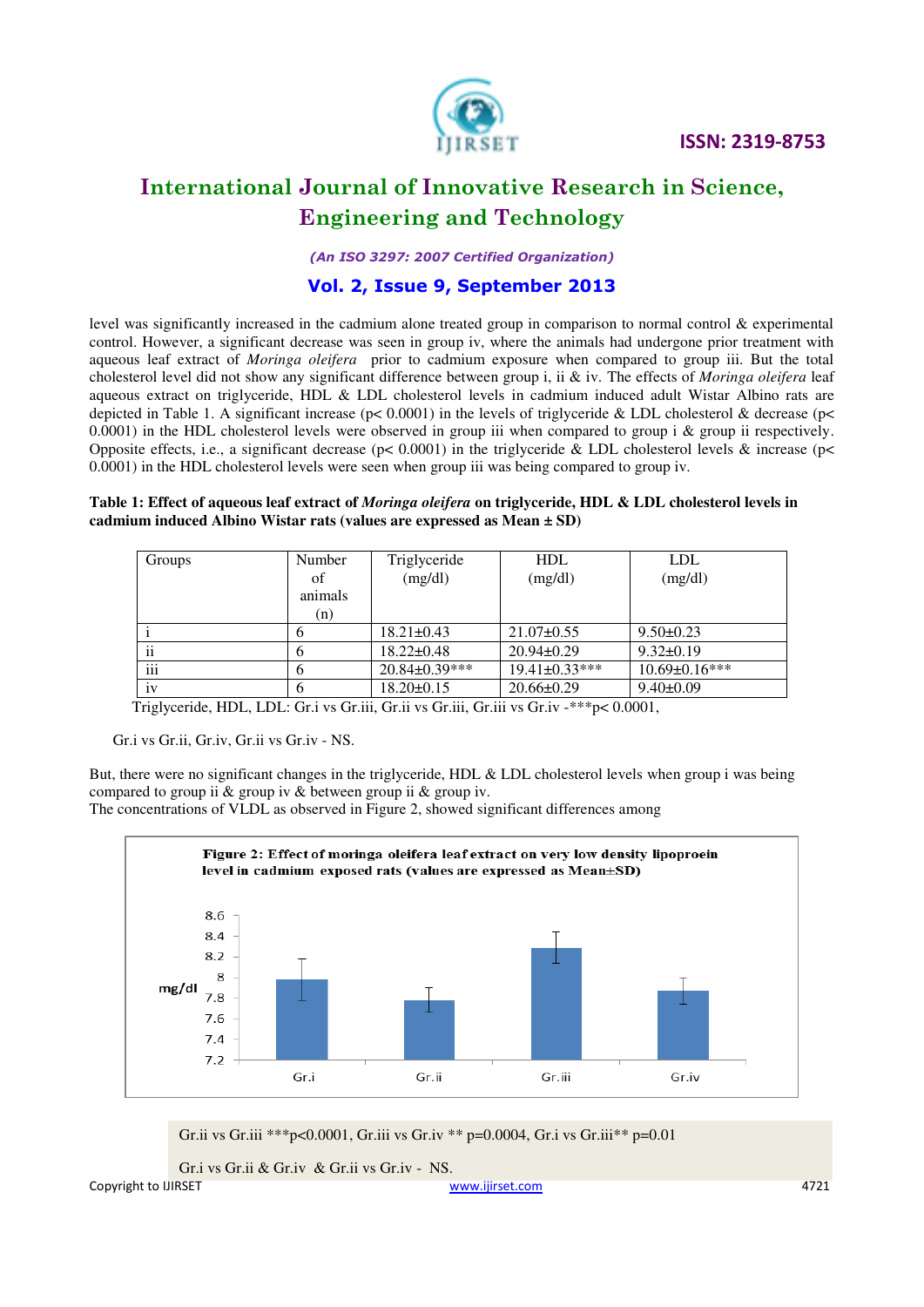

## **International Journal of Innovative Research in Science, Engineering and Technology**

*(An ISO 3297: 2007 Certified Organization)* 

### **Vol. 2, Issue 9, September 2013**

the groups, i.e., the VLDL levels were increased in group iii as compared to group i  $\&$  ii but decreased in group iv when compared to group iii. Also, changes were observed between groups i, ii & iv, but were not significant.

#### IV. DISCUSSION

Evidence abound that cadmium exposure alters the lipid profile<sup>5</sup>. Our study showed that plasma total cholesterol levels were significantly elevated along with triglyceride, LDL & VLDL cholesterol fractions  $\&$  a significant reduction in the HDL cholesterol level, in the cadmium exposed group, suggesting that the lipid profile was affected by cadmium exposure. *Moringa oleifera* has been advocated for centuries for its nutritional, medicinal & industrial uses<sup>19</sup>. It is well known that different parts of this plant possess various therapeutic properties like, hypo-cholesterolemic, hypolipidemic, anti-inflammatory, anti-cancer, etc.,<sup>19</sup> The present study revealed that aqueous leaf extract of *Moringa oleifera* has an amelioratic effect on lipid profile as on pre-treatment with *Moringa oleifera* leaf extract showed a decrease in the total cholesterol level, triglyceride, LDL & VLDL cholesterol fractions with an increase in the HDL cholesterol levels in cadmium exposed rats. This is in accordance with previous studies which showed that *Moringa oleifera* leaf extract has got a profound hypolipidemic activity mostly due to its potential to control the mechanisms involved in elimination of lipids from the body  $2^{1,22}$ .

#### V. CONCLUSION

The present study reveals that *Moringa oleifera* leaf extract has a beneficial effect on lipid profile in cadmium exposed rats.

#### REFERENCES

- 1. ATSDR, Agency for Toxic Substances & Disease Registry. Draft toxicological profile for cadmium. Atlanta, GA: ATSDR, 2008.
- 2. ATSDR (Agency for Toxic Substance and Disease Registry) Draft Toxicological Profile for Cadmium, Department of Health and
- Humans Services, Public Health Service, Center for Disease Control, Atlanta, GA, USA, 2005.
- 3. Ramirez DC, Giménez MS. Lipid modification in mouse peritoneal macrophages alter chronic cadmium exposure. Toxicology, 172:1-12, 2002.
- 4. Lafuente A, Cano P, Esquifino A. Are cadmium effects on plasma gonadotropins, prolactin, ACTH, GH & TSH levels, dose dependent? Biometals , 16:243-250, 2003.
- 5. Olusegun Kayode Afolabi, Emmanuel Bukoye Oyewo, Adeniran Sanmi Adekunle, Olaniyi Temitope Adedosu, Adebayo Lawrence Adedeji. Impaired lipid levels & inflammatory response in rats exposed to cadmium. EXCLI Journal, 11:677-687, 2012.
- 6. Naik GH, Priyadarsini KI, Satav JG, Banavalikar MM, Sohani DP, Biyani MK, Mohan H,. Comparative antioxidant activity of individual herbal components used in ayurvedic medicine. Phytochemistry, 63:97-104, 2003.
- 7. Anwer F, Latif S, Ashraf M, Gilani AH*. Moringa oleifera*: A food plant with multiple medicinal uses. Phytotherapy Research, 21: 17-25, 2007.
- 8. Järup L. Hazards of heavy metal contamination. Br Med Bull, 68:167-82, 2003.
- 9. Zhang W, Pang F, Huang Y, Ping Y, Lin W. Cadmium exerts toxic effects on ovarian steroid hormone release in rats. Toxicol Lett, 182:18-23, 2008.
- 10. Kataranovski M, Kataranovski D, Savic D, Jovcic G, Bogdanovic Z, Jovanovic T. Granulocyte & plasma cytokine activity in acute cadmium intoxication in rats. Physiol Res, 47:453-61, 1998.
- 11. Dan G, Lall SB, Rao DN. Humoral & cell mediated immune response to cadmium in mice. Drug Chem Toxicol, 23:349-360, 2000.
- 12. Marth E, Barth S, Jelovcan S. Influence of cadmium on the immune system. Description of stimulating reactions. Centr Eur J Public Health, 8:40-4, 2000.
- 13. Nakagawa H, Nishijo M, Morikawa Y, Miura K, Tawara K, Kuriwaki J et al. Urinary Cadmium & mortality among inhabitants of a cadmium-polluted area in Japan. Environ Res, 100:323-329, 2006.
- 14. Nawrot TS, Van Hecke E, Thijs L, Richart T, Kuznetsova T, Jin Y et al. Cadmium related Mortality & long-term secular trends in the cadmium body burden of an environmentally exposed population. Environ Health Perspect, 116:1620-1628, 2008.
- 15[. Nomenclature of Lipids.](http://www.chem.qmul.ac.uk/iupac/lipid/) IUPAC-IUB Commission on Biochemical Nomenclature (CBN)', 2007.